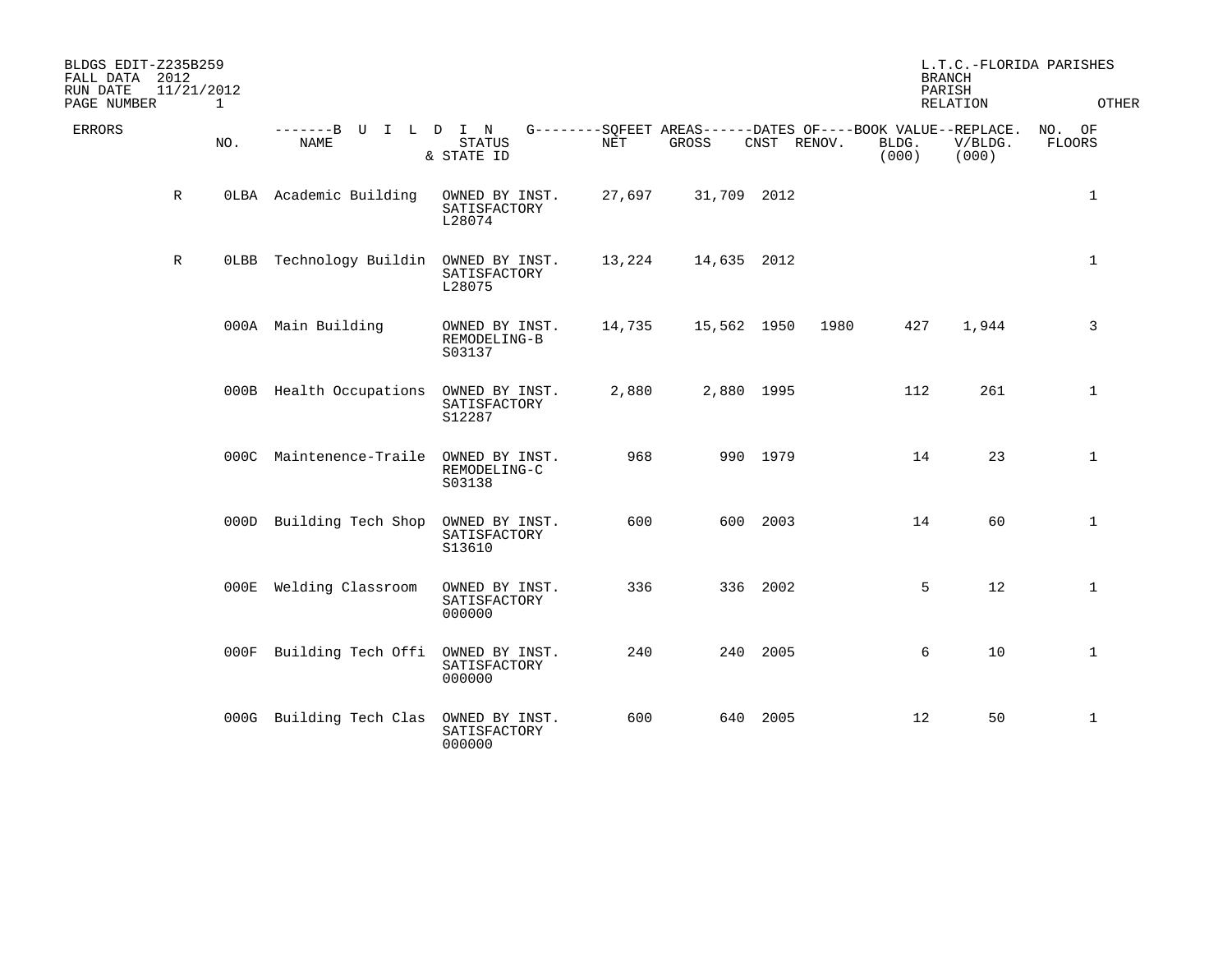| BLDGS EDIT-Z235B259<br>2012<br>FALL DATA<br>11/21/2012<br>RUN DATE<br>PAGE NUMBER | 2    |                    |   |                                          |               |                |                   |                |                                                      | L.T.C.-FLORIDA PARISHES<br><b>BRANCH</b><br>PARISH<br>RELATION |                  | OTHER |
|-----------------------------------------------------------------------------------|------|--------------------|---|------------------------------------------|---------------|----------------|-------------------|----------------|------------------------------------------------------|----------------------------------------------------------------|------------------|-------|
| ERRORS                                                                            | NO.  | $-R$<br>NAME       | U | N<br>STATUS<br>& STATE ID                | $G - - - - -$ | -SOFEET<br>NET | AREAS---<br>GROSS | RENOV.<br>CNST | --DATES OF----BOOK VALUE--REPLACE.<br>BLDG.<br>(000) | V/BLDG.<br>(000)                                               | NO. OF<br>FLOORS |       |
|                                                                                   | 000H | Building Storage S |   | OWNED BY INST.<br>SATISFACTORY<br>000000 |               | 384            | 384               | 2010           | 6                                                    | 6                                                              |                  |       |
|                                                                                   | 000I | Maintenance Storag |   | OWNED BY INST.<br>SATISFACTORY<br>000000 |               | 384            | 384               | 2010           | 6                                                    | 6                                                              |                  |       |